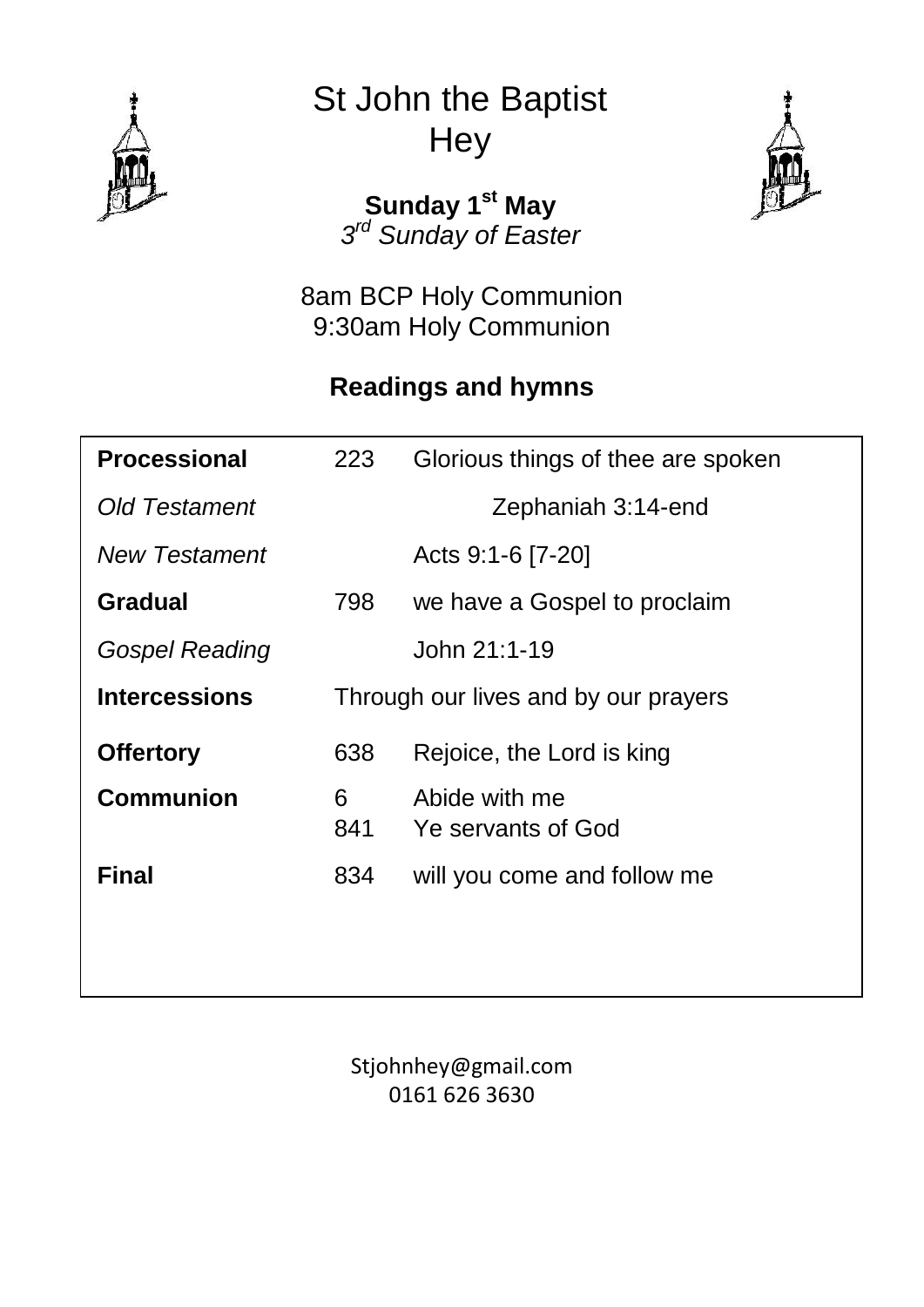## **Collect**

Risen Christ, you filled the disciples with boldness and fresh hope: strengthen us to proclaim your risen life and fill us with your peace, to the glory of God the Father. Amen

## **Day by day scheme**

The day by day scheme is still running. If you would like to remember a loved one by making a donation, please speak to the clergy or any member of the PCC.

## **This week**

**Wednesday 4th May** Holy Communion

**Thursday 5th May** Come and praise

> Stjohnhey@gmail.com 0161 626 3630

**Our prayers are asked for:**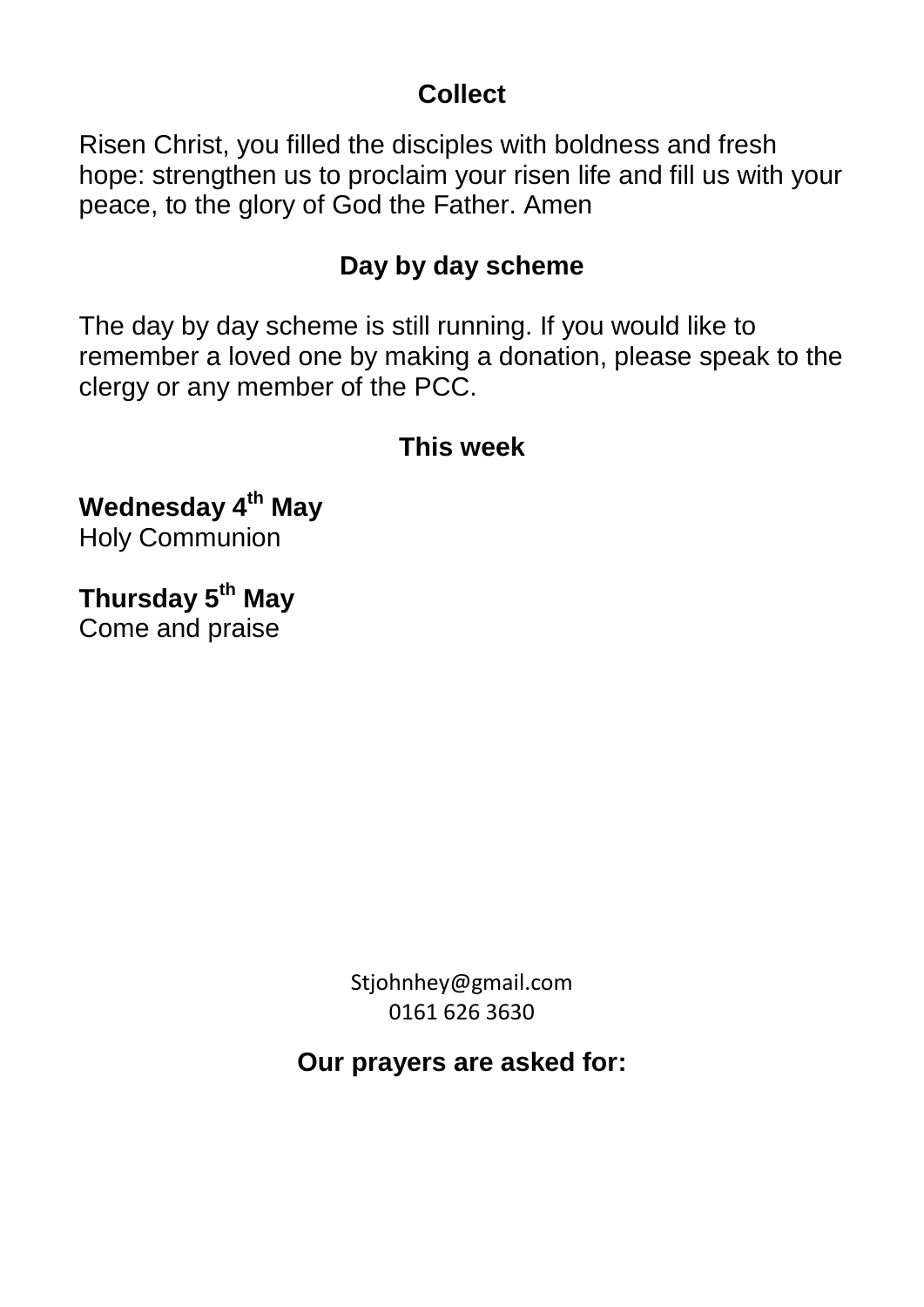## **World**

For peace in all places of conflict and fear.

### **Diocese**

Bishops David, Mark, and Mark, Archdeacon David Sharples, Area Dean Revd Daniel Ramble, Lay Chair Liz Dent, Clergy, readers, and ALMs in our mission community.

#### **Street prayers**

Cooper Street and Wainwright Close

### **Members of our church community**

Jean Smith, Enid Firth, Mary Lawton, Mark Crossley, Gordon Jackson, Barbara Brogan, Michael Brogan, Rev Canon Marcia Wall.

#### **Years mind**

Sally Roebuck, Mary Styles, and Joyce Wilde.